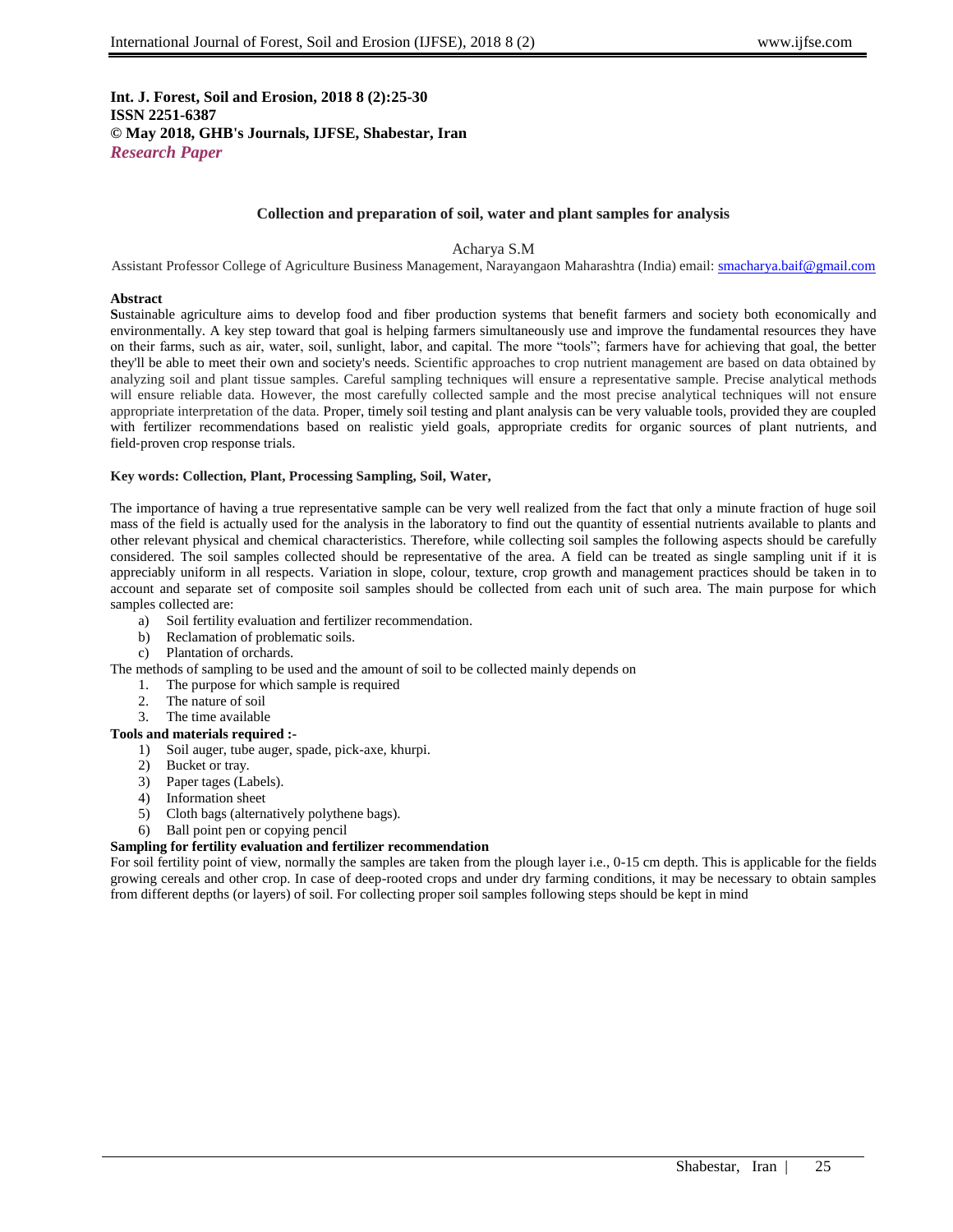- 1. Divide the field into small areas so that each sample represents an area of approximately1 hectare.
- 2. A sample should be collected separately from areas which differ in soil colour or past management, e.g., liming, manuring, fertilization, cropping pattern etc
- 3. If a spade or khurpi is used for taking samples, then dig a V-shaped hole to a plough depth and cut 1.5 cm thick slice of soil from top to bottom of the exposed face of the V-shaped hole and collect soil in a clean bucket.



- 4. Thoroughly mix the soil samples collected from 15 or more spots in a bucket.
- 5. Collect only ½ to 1 kilogram soil and discard remaining soil samples by quartering. Quartering is done by dividing the thoroughly mixed soil in to four equal parts and discarding two opposite quarters. Remix the remaining two quarters and again divide it into four parts and reject two of them, repeat this procedure until about one half



kilogram of soil is left.



Fig. 1. Soil sampling in zigzag manner. Fig. 2. Uniform slice of soil sampling. Fig. 3. Methods of soil sample reduction.



Fig. 4. Discard of soil samples. Fig. 5. Processing of soil samples. Fig. 6. Soil sample relevant information form.

# **Sampling for soil reclamation**

For reclamation purpose the samples should be drawn to the plough layer but the salt crusts (visible or suspected) on the soil surface should be sampled separately. On saline and alkali soils, samples can be taken by either using a soil auger or digging a 90 cm deep pit. The samples should be collected as follow:

- 1. Make one side of the pit vertical (sun facing side) and put mark on it at 15, 30, 60 and 90 cm depth from the surface.
- 2. Hold a suitable container at 15 cm mark and scrap a uniform slice of soil from the surface down to this mark and collect about 500 gram of the soil sample. Transfer the soil sample to a cloth bag and mark it as 0-15 cm. Similarly, collect 500 gram soil sample from each layer, i.e. 15-30, 30-60 and 60-90 cm and put them separately in three cloth bags and then after dry in shade.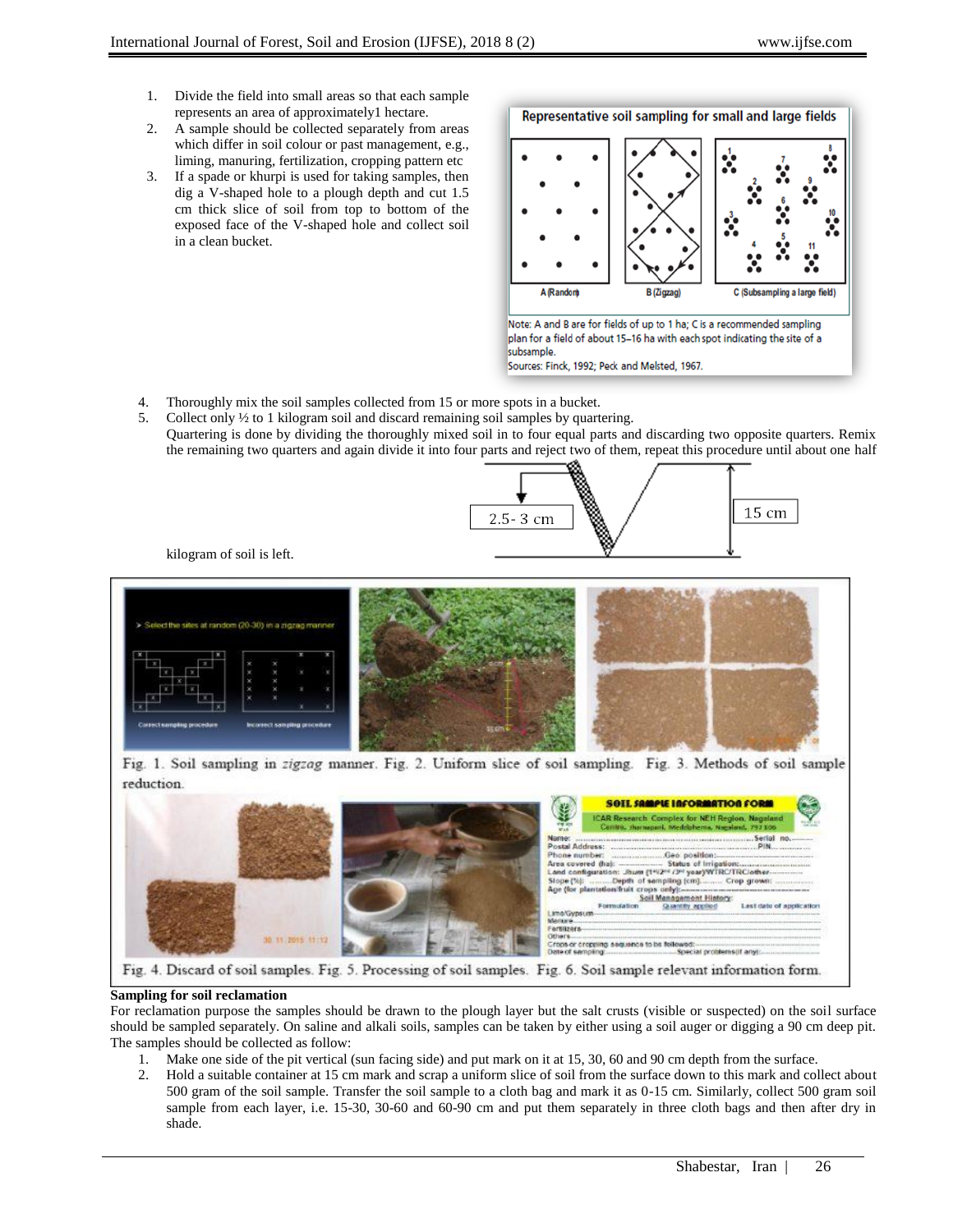- 3. Take a separate sample of the surface crust also, if any.
- 4. Prepare two labels for each sample showing the depth from samples has been taken, name of farmer, name of village, exact location of the field, conditions and growth of crop if any.
- 5. Put up one label inside the bag and the other on the bags. Label should be written with a copying pencil/ball pan.
- 6. Information sheet may also be prepared if necessary as given in soil sample information sheet.
- 7. Send the sample along with information sheet to be nearest soil testing laboratory.

#### **Precautions**

- 1. Do not draw any sample from the extreme corners of the field, area recently manured or fertilized, old bounds and marshy spots.
- 2. Avoid sampling from furrows, acidic or alkaline pockets.
- 3. Keep the sample in a bag and tag it properly.
- 4. Do not take less than 0.5 kg of a composite sample.
- 5. Sampling should be done from a uniform piece of land.
- 6. If there is a hard pan in the pit, it should be sampled separately and also note down its depth and thickness.

### **Sampling for orchard plantation**

For horticultural plants, the samples may be taken from different depth or layer depending upon the root penetration of plants. The success of fruit tree plantation depends upon the physico-chemical properties and fertility status of sub-soil layers. Therefore, it is necessary to test soil before fruit tree plantation. Soil samples for plantation are to be taken as follows:

- 1. Dig a pit 1.80 meter deep and make its one side vertical, put marks at 15, 30, 60, 90, 120, 150 and 180 cm depths from the surface.
- 2. Collect samples separately from 0-15, 15-30, 30-60, 60-90, 90-120, 120-150 and 150-180 cm depths in the same way that of saline alkali soils.
- 3. In case there is a hard pan in the pit, sample it separately and note down its depth and thickness.
- 4. Pack the soil samples depth wise in separate cloth bags.
- 5. Put up label on each cloth bags indicating the depth, name of farmers, name of village, location of the field etc.
- 6. Send the samples to nearest soil testing laboratory along with detailed information.

### **Preparation of samples for analysis**

**Drying:** Wet soil sample should not be stored as changes may occur in the chemical nature of certain ions and organic matter. Samples are generally air dried at temperature ( $25-35^{\circ}$ C) and relative humidity ( $20-60%$ ) then after are stored. Fresh samples from the field without any drying are required. For certain determinations such as ammonium and nitrate N, exchangeable K, acid extractable P and ferrous iron fresh sample from the field without any drying are required. Results of soil analysis are expressed on oven dry weight basis. This necessitates determination of moisture percentage by drying a small sample in an oven at  $105<sup>0</sup>C$  for 2 hours.

**Sieving:** Field moist samples prior to drying can be made to pass through a 6 mm sieve (about 4 mesh per inch) by rubbing with fingers. The practice seems of much advantage in case of heavy soils. Soil in the right moisture condition can be passed through a 2 mm sieve (about 10 mesh per inch). The common practice of sieving a portion of the gross sample through a 2 mm sieve and discarding the rest is undesirable as it increase the concentration of most of the elements involved in soil fertility. When the gravels in the soil exceeds 2% limit over a 2 mm sieve their exact percentage should be recorded.

**Grinding:** A roller, rubber pestle in an agate mortar, or a motorized grinder is commonly used. Crushing of the gravel or primary sand particles should be avoided for heavy soils, it is better to pass these through a 2 mm sieve before allowing them to get completely air dried.

**Mixing:** Sample should be thoroughly mixed by rolling procedure. Place the dried ground and sieved sample on a piece of cloth. Hold all the four corners of the cloth and then up the one corner and down the other corner across the sample alternatively. Now repeat the process in the reverse direction to roll the soil from one corner to another. Continue this until thorough mixing is assured.

**Storage:** Store the soil in paper carton (soil sample box) using a polythene bag as in inner lining. Label the carton mentioning cultivators name, plot number, date of sampling and initials. **Soil sample information sheet**

| soll sample information sneet                                 |                             |
|---------------------------------------------------------------|-----------------------------|
| 1. Name of farmer-----------------                            | Date------------------      |
|                                                               |                             |
| Village------------ P.O. -----------                          | Block---------------------- |
| District ----------------------------                         |                             |
|                                                               |                             |
| 1. Sample No. ---------                                       |                             |
| 2. Depth of sampling $(cms)$ -------                          |                             |
| 3. Area (in hectare) --------------------                     |                             |
| 4. Slope or topography-level/sloping/ undulating              |                             |
| 5. Elevation ------------------Up land/low land               |                             |
| 6. Drainage-----------------Well drained/moderate/impeded     |                             |
|                                                               |                             |
| 8. Source of irrigation ---------Well /tube well/ canal/ pond |                             |
| 9. Type of soil ---------------------Sandy/loamy/ clayey      |                             |
| 10. Special soil conditions--- Hardpan layer/rocky subsoil/   |                             |
|                                                               |                             |
|                                                               |                             |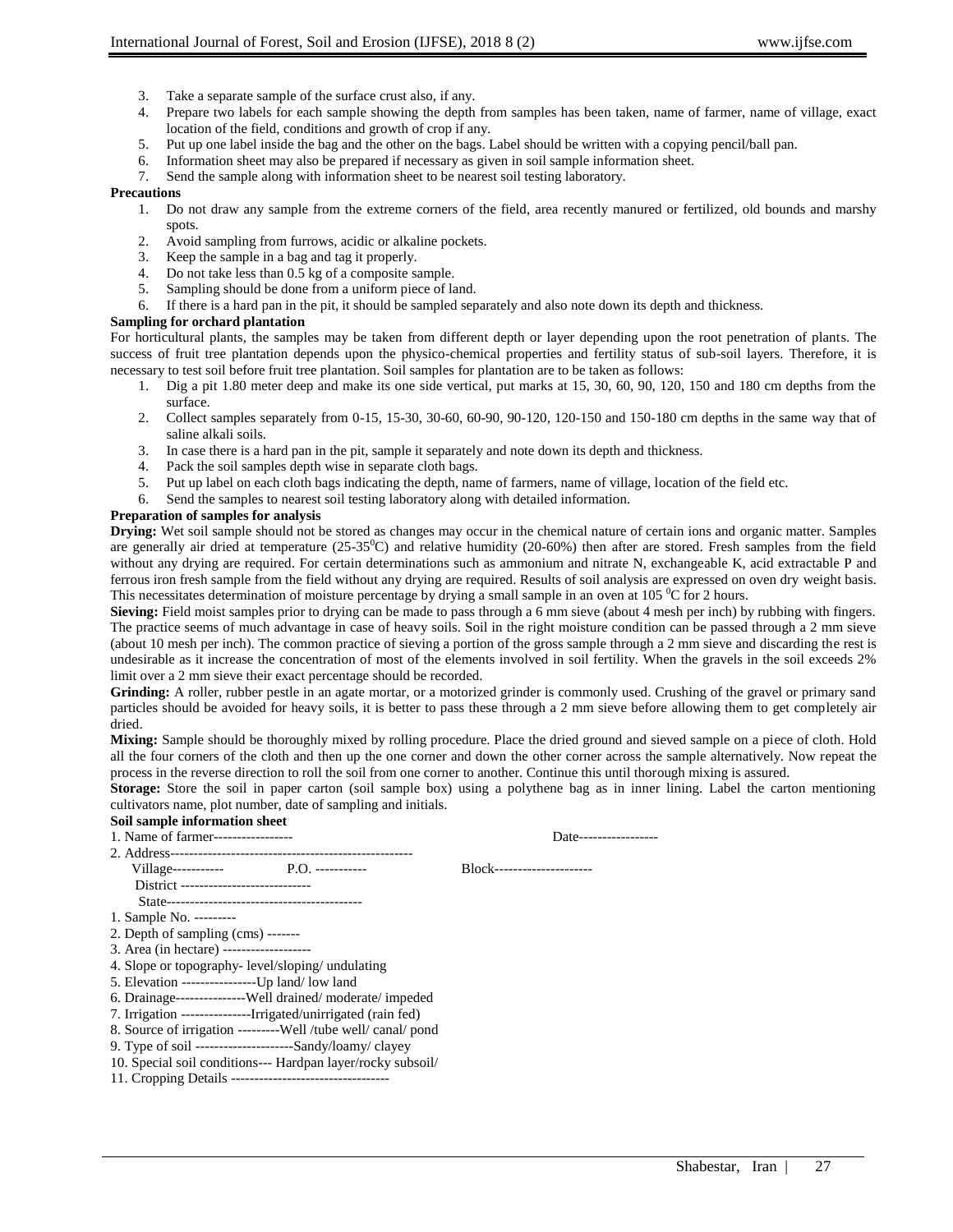### **Crop variety:**

|                    | Seed rate | Yield   |
|--------------------|-----------|---------|
|                    | (Kg/ha)   | (Kg/ha) |
| For previous years |           |         |
| ı.                 |           |         |
|                    |           |         |
| For proposed years |           |         |
| 1.                 |           |         |
|                    |           |         |

### **12. Fertilizer and manuring history**

| Year     | Crop Manure/fertilizer | Quantity/applied (kg/ha) |
|----------|------------------------|--------------------------|
| oc<br>∠∪ |                        |                          |
| or<br>∠∪ |                        |                          |

# **13. Any other information to be furnished**

# **14. Other remarks (if any)**

# **Water Sample collection and preparation for analysis**

Water sampling and analysis is a vital part in agricultural and environmental applications for studying the quality of water treatment process, distribution system, or source of water supply. Therefore, water sampling programme starts with collections of samples which accurately represent the characteristics of the bulk material and handled conveniently in the laboratory while still providing test results. The major source of error in the whole process of obtaining water quality information often occurs during sampling. **Over 50 % of the faulty data that occur in laboratory test results are due to sampling error, rather than during laboratory analysis**. Much of what is presented here is based on standard methods for the examination of waters and wastewaters (APHA, 1998).

High Sodium, excess salinity and high bicarbonates are all big problems when irrigating crops. Knowing the chemistry of water will help better management of the water and soil. The sodium adsorption ratio (SAR) for example, is a critical calculation for assessing the suitability of irrigation water and is based on the relationship between sodium, calcium and magnesium in water. Water with a high SAR can quickly degrade soil structure – but this can be avoided, with the use of gypsum and planting crops more resistant to saline waters.

In addition to irrigation water analysis we can also perform ;

- 1. Heavy metal analysis
- 2. Pesticide residue analysis

if these are identified as potential hazards to your production

# **How to take an irrigation water sample**

Water samples for irrigation water analysis must be collected in clean bottles,and care must be taken to prevent accidental contamination of the bottle or water sample during sampling and transportation to the water testing laboratory.

Samples should be taken every 6-12 months, depending on the stability of the source water. In general take samples more often from rivers and surface water and less often for borehole water. Below are procedures for Collecting samples from a tap,river,stream,hand or electric pump,borehole and a well.

# **Equipment**

- 1. Sample bottles.
- 2. Water proof marker pen.
- 3. Labels.

# **Collecting a sample from a tap**

# **Procedure**

- 1. Remove any external fittings from the tap,such as anti splash nozzle or rubber tube.
- 2. Clean carefully the outside nozzle of the tap,especially any dirt/grease which has collected.
- 3. Turn the tap on full.
- 4. Fill the sample bottle from a gentle flow of water,and replace the cap of the bottle.

Allow the water to run for a while to clear the pipes. This allows time for the nozzle of the tap to be flushed and any stagnant water in the service pipe is discharged.

# **Collecting a sample from a river, stream or other surface water**

# **Procedure**

- 1. Remove the cap and cover of the sample bottle,
- 2. Face the mouth of the bottle upstream.
- 3. Plunge the neck downwards about 30 cm below the water surface,
- 4. Tilt the neck slightly upwards to let it fill completely.
- 5. Carefully replace the cap and cover.
- 6. Where there is no current, push the bottle forward horizontally until it is filled.

# **Collecting a sample from a hand/electric pump/borehole**

# **Procedure**

- 1. Continuously operate the pump for at least 5 minutes.
- 2. Let the water flush the fittings and pipes.
- 3. Collect a sample of water by allowing the water from the pump to flow directly into the sample bottle.
- 4. Carefully replace the bottle cap and cover.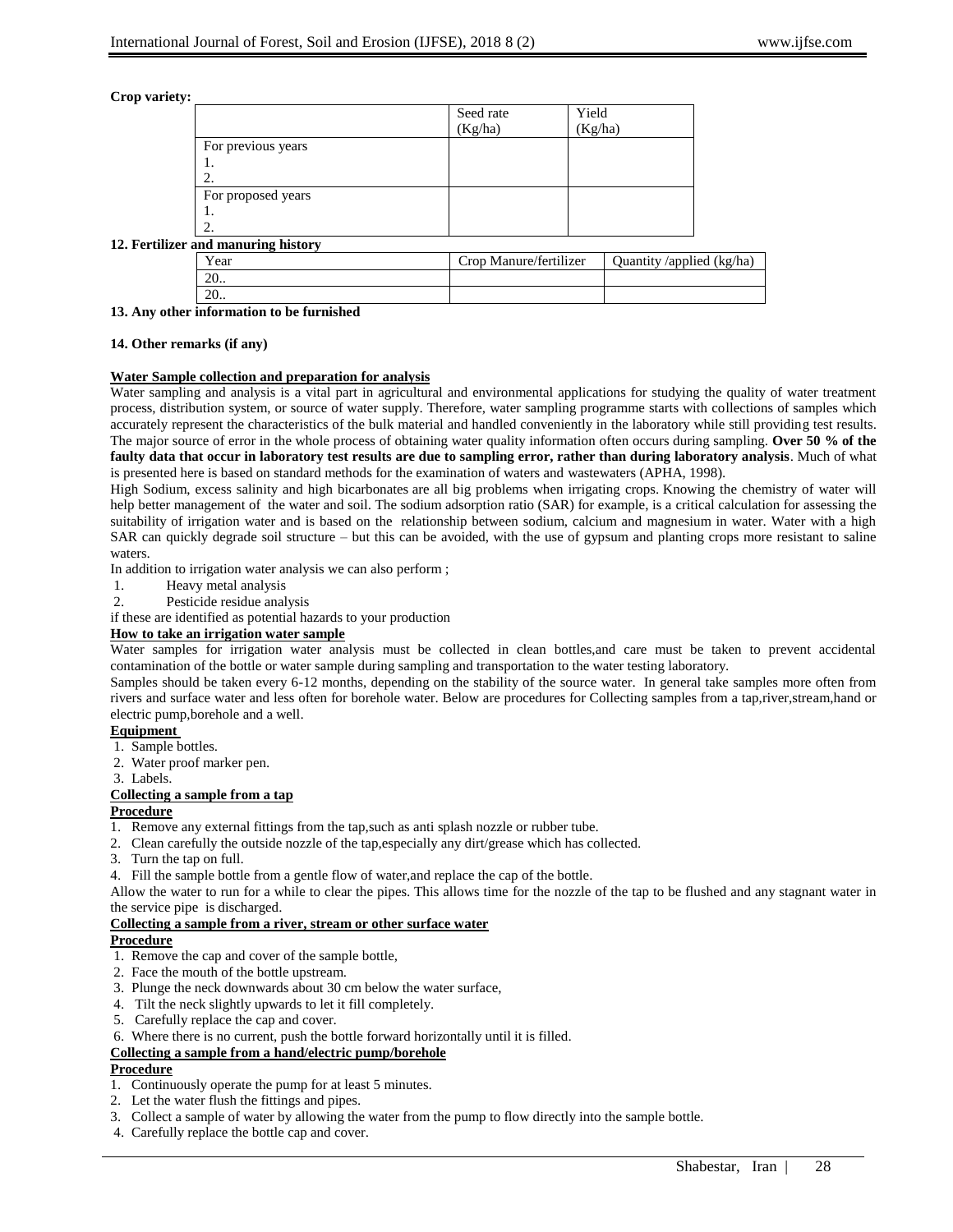### **Collecting a sample from a well**

### **Procedure**

If the well is one from which water can be raised only by means of a bucket or can,use a bottle attached to a weight to collect the sample as follows:

- 1. Tie a sterile sample bottle onto a length of rope or strong string.
- 2. Use a stone or weight, and attach the bottle just above the weight.
- 3. 9oooooooooooooooooooo8 Remove the cap from the bottle,and lower the bottle into the well to a depth of about 1 meter.
- 4. When no more air bubbles rise to the surface,raise the bottle out of the well and replace the cap.

### **Plant Sample collection and preparation for analysis**

Representative ampling should be done of specific plant parts at the growth stage that is most closely associated with critical values as provided by research data. Sampling criteria and procedures for individual samples are similar to those of soil testing in that the sample should be representative of the field. A predetermined, representative number of plants from a homogenous sampling unit contribute to the composition of bulk sample.The composite sample should be about 200-500 g fresh weight. Factors such as the desired precision of recommendation, the nature of the crop(seasonal or perennial) and economic considerations should be taken into account. The following procedure is suggested:

- 1. For analysis of seasonal crop plants, pick a few representative plants at random from each plot. Remove the shoot (aerial part) with the help of a sharp stainless steel cutter for whole shoot analysis or the desired part for analysis of specific plant parts.
- 2. If roots are to be included, uproot the whole plant carefully from wet soil, retaining even the fine/active roots. Dip the plant roots gently in water several times to remove adhering soil.
- 3. Wash with water several times
- 4. Wash the samples with about 0.2% detergent solution to remove the waxy/greasy coating on the leaf surface
- 5. Wash with 0.1 M HCL followed by through washing with plenty of water. Give a final wash with distilled water
- 6. Wash with DDW if micronutrients analysis is to be carried out
- 7. Soak to dry with tissue paper
- 8. Air dry the samples on a perfectly clean surface at room temperature for at least 2-3 days in a dust free atmosphere
- 9. Put the samples in an oven and dry at  $70^{\circ}$ C for 48 hours
- 10. Grind the samples in an electric stainless steel mill using a 0.5 mm sieve. Clean the cup and blades of the grinding mill before each sample.
- 11. Put the samples back in the oven, and dry again for constant weight. Store in well stoppered plastic or glass bottles or in paper bags for analysis.

### **What Not to Sample**

- 1. Do not include diseased or dead plant material in a sample.
- 2. Do not sample or include plants or leaf tissue that have been damaged by insects or mechanically injured in a sample. When whole plants are sampled, remove the roots and wash the upper portion to remove soil particles.

Do not sample plants that have been stressed extensively by cold, heat, moisture deficiency, or by excess moisture. Examine both the belowground as well as the above ground-ground portion of the plant.The presence of nematodes or roots damaged by other insects or diseases should preclude the need to sample.

| <b>Nutrients</b>      | <b>Sufficiency or optimal range</b> |
|-----------------------|-------------------------------------|
| <b>Macronutrients</b> | $\frac{0}{0}$                       |
| N                     | $2.0 - 5.0$                         |
| P                     | $0.2 - 0.5$                         |
| K                     | $1.0 - 5.0$                         |
| Ca                    | $0.1 - 1.0$                         |
| Mg                    | $0.1 - 0.4$                         |
| S                     | $0.1 - 0.3$                         |
| <b>Micronutrients</b> | $(\mu g/g)$                         |
| Zn                    | 20-100                              |
| Fe                    | 50-250                              |
| Mn                    | 20-300                              |
| Cu                    | $5 - 20$                            |
| Mo                    | $0.1 - 0.5$                         |
| B                     | 10-100                              |

### **General Sufficiency or optimal range of nutrients in plants**